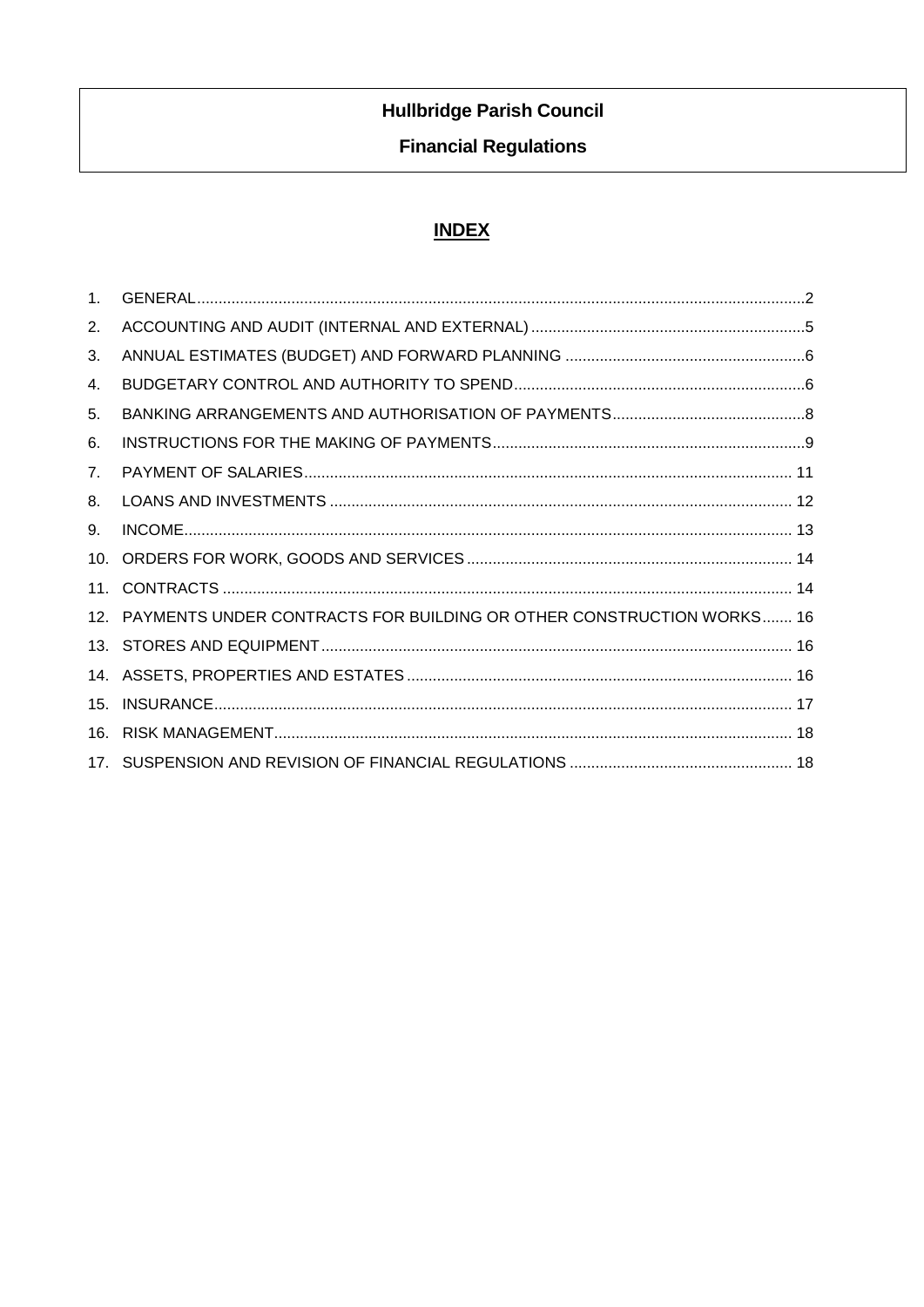These Financial Regulations were adopted by the Council at its Meeting held on Monday 13<sup>th</sup> October 2014 and revised on Monday 11th May 2015 and 18th January 2016.

## <span id="page-1-0"></span>**1. GENERAL**

- 1.1. These financial regulations govern the conduct of financial management by the council and may only be amended or varied by resolution of the council. Financial regulations are one of the council's three governing policy documents providing procedural guidance for members and officers. Financial regulations must be observed in conjunction with the council's standing orders and any individual financial regulations relating to contracts.
- 1.2. The council is responsible in law for ensuring that its financial management is adequate and effective and that the council has a sound system of internal control which facilitates the effective exercise of the council's functions, including arrangements for the management of risk.
- 1.3. The council's accounting control systems must include measures:
	- for the timely production of accounts;
	- that provide for the safe and efficient safeguarding of public money;
	- to prevent and detect inaccuracy and fraud; and
	- identifying the duties of officers.
- 1.4. These financial regulations demonstrate how the council meets these responsibilities and requirements.
- 1.5. At least once a year, prior to approving the Annual Governance Statement, the council must review the effectiveness of its system of internal control which shall be in accordance with proper practices.
- 1.6. A breach of these Regulations by an employee is gross misconduct.
- 1.7. Members of Council are expected to follow the instructions within these Regulations and not to entice employees to breach them. Failure to follow instructions within these Regulations brings the office of Councillor into disrepute.
- 1.8. The Responsible Financial Officer (RFO) holds a statutory office to be appointed by the council. [The Clerk has been appointed as RFO for this council and these regulations will apply accordingly.]
- 1.9. The RFO;
	- acts under the policy direction of the council;
	- administers the council's financial affairs in accordance with all Acts, Regulations and proper practices;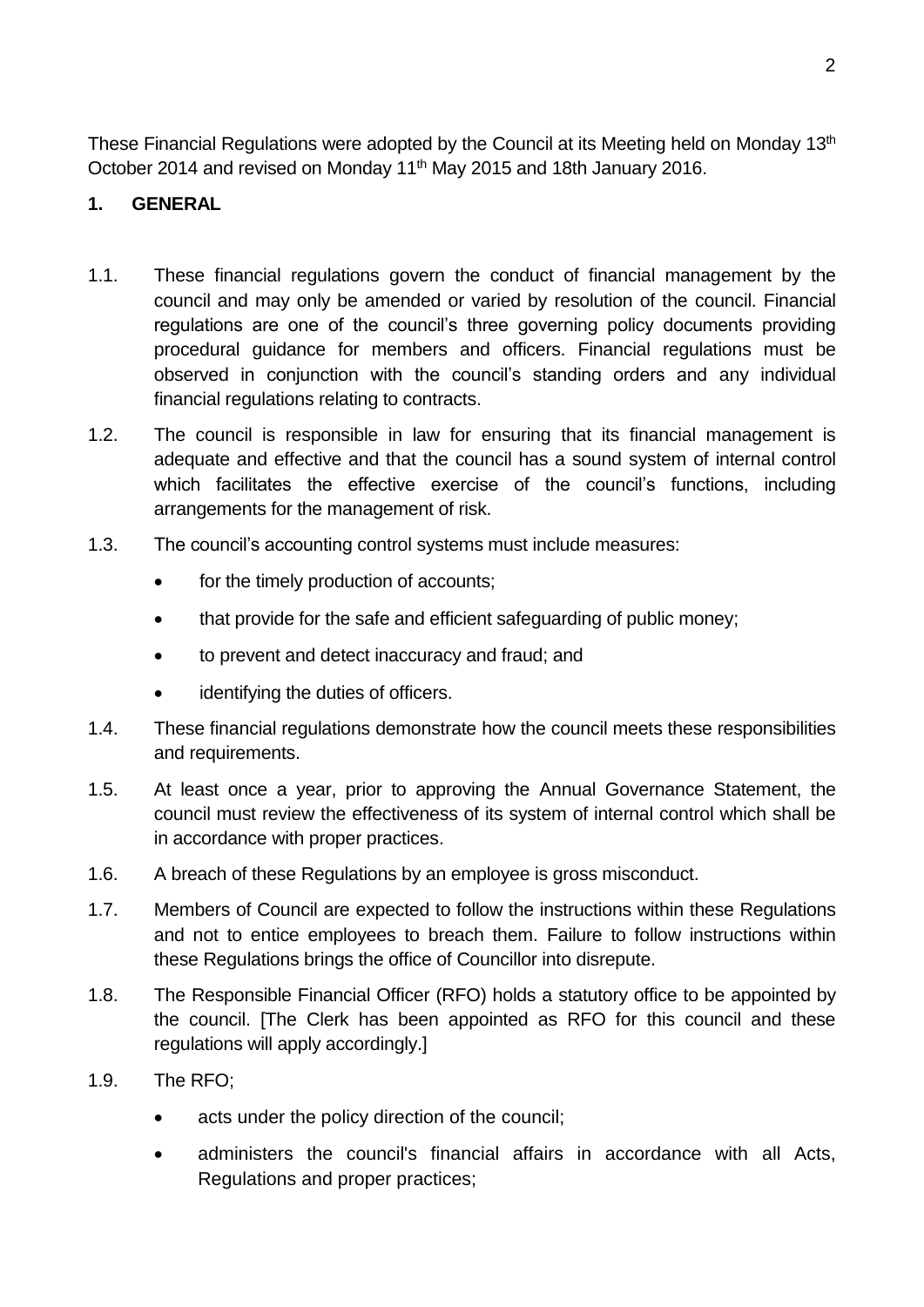- determines on behalf of the council its accounting records and accounting control systems;
- ensures the accounting control systems are observed;
- maintains the accounting records of the council up to date in accordance with proper practices;
- assists the council to secure economy, efficiency and effectiveness in the use of its resources; and
- produces financial management information as required by the council.
- 1.10. The accounting records determined by the RFO shall be sufficient to show and explain the council's transactions and to enable the RFO to ensure that any income and expenditure account and statement of balances, or record of receipts and payments and additional information, as the case may be, or management information prepared for the council from time to time comply with the Accounts and Audit Regulations<sup>1</sup>.
- 1.11. The accounting records determined by the RFO shall in particular contain:
	- entries from day to day of all sums of money received and expended by the council and the matters to which the income and expenditure or receipts and payments account relate;
	- a record of the assets and liabilities of the council; and
	- wherever relevant, a record of the council's income and expenditure in relation to claims made, or to be made, for any contribution, grant or subsidy.
- 1.12. The accounting control systems determined by the RFO shall include:
	- procedures to ensure that the financial transactions of the council are recorded as soon as reasonably practicable and as accurately and reasonably as possible;
	- procedures to enable the prevention and detection of inaccuracies and fraud and the ability to reconstruct any lost records;
	- identification of the duties of officers dealing with financial transactions and division of responsibilities of those officers in relation to significant transactions;
	- procedures to ensure that uncollectable amounts, including any bad debts are not submitted to the council for approval to be written off except with the approval of the RFO and that the approvals are shown in the accounting records; and
	- measures to ensure that risk is properly managed.

<sup>1</sup> <sup>1</sup> Accounts and Audit (England) Regulations 2011/817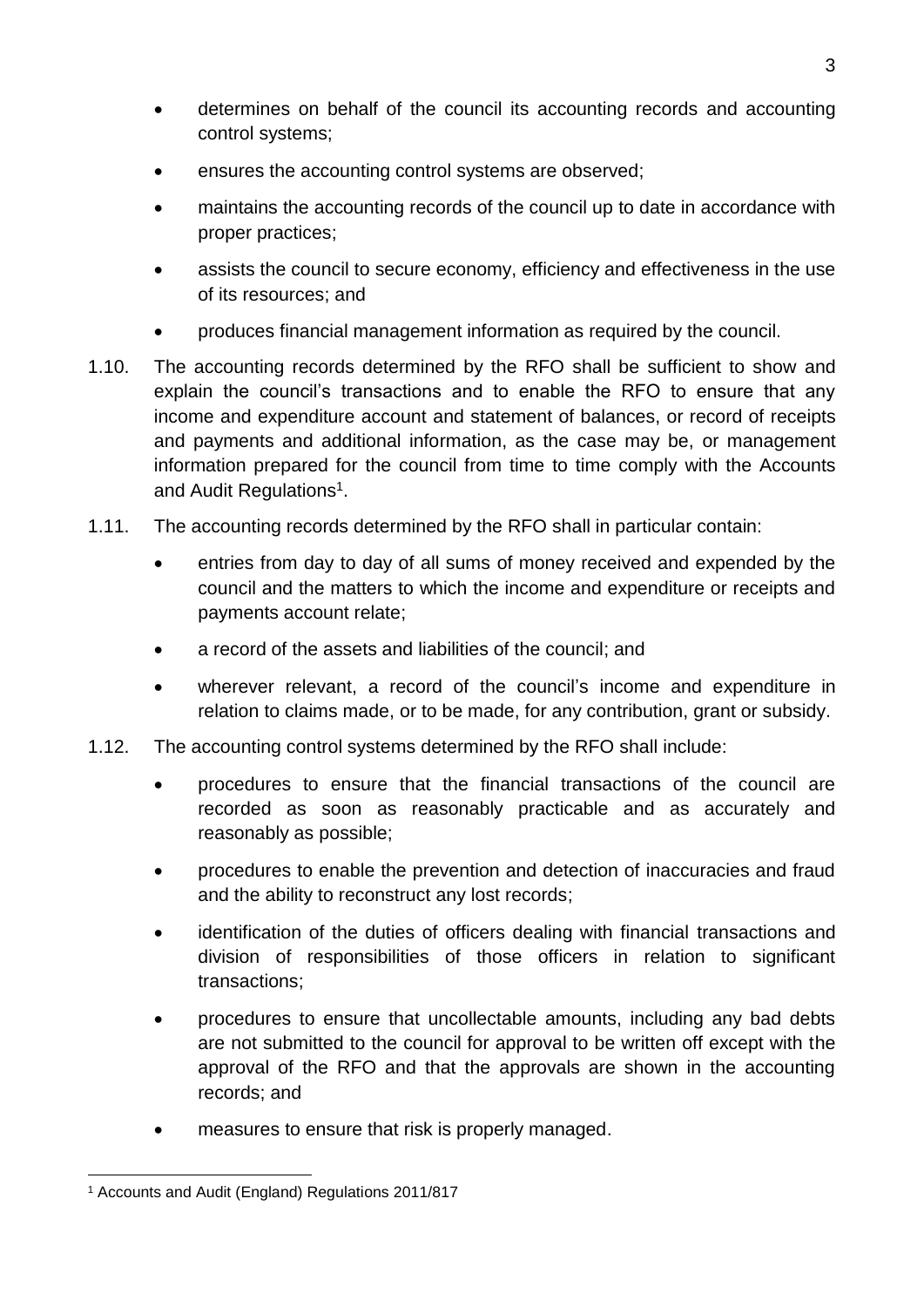- 1.13. The council is not empowered by these Regulations or otherwise to delegate certain specified decisions. In particular any decision regarding:
	- setting the final budget or the precept (Council Tax Requirement);
	- approving accounting statements;
	- approving an annual governance statement;
	- borrowing;
	- writing off bad debts;
	- declaring eligibility for the power of well-being; and
	- addressing recommendations in any report from the internal or external auditors,

Shall be a matter for the full council only.

- 1.14. In addition the council must:
	- determine and keep under regular review the bank mandate for all council bank accounts;
	- approve any grant or a single commitment in excess of £5,000; and
	- in respect of the annual salary for any employee have regard to recommendations about annual salaries of employees made by the relevant Committee in accordance with its terms of reference.
- 1.15. In these financial regulations, references to the Accounts and Audit Regulations or 'the regulations' shall mean the regulations issued under the provisions of section 27 of the Audit Commission Act 1998, or any superseding legislation, and then in force unless otherwise specified.

In these financial regulations the term 'proper practice' or 'proper practices' shall refer to guidance issued in *Governance and Accountability for Local Councils– a Practitioners' Guide (England)* issued by the Joint Practitioners Advisory Group (JPAG), available from the websites of NALC and the Society for Local Council Clerks (SLCC) or *Governance and Accountability for Local Councils in Wales - A Practitioners' Guide*, available from the websites of One Voice Wales (OVW) and SLCC as appropriate.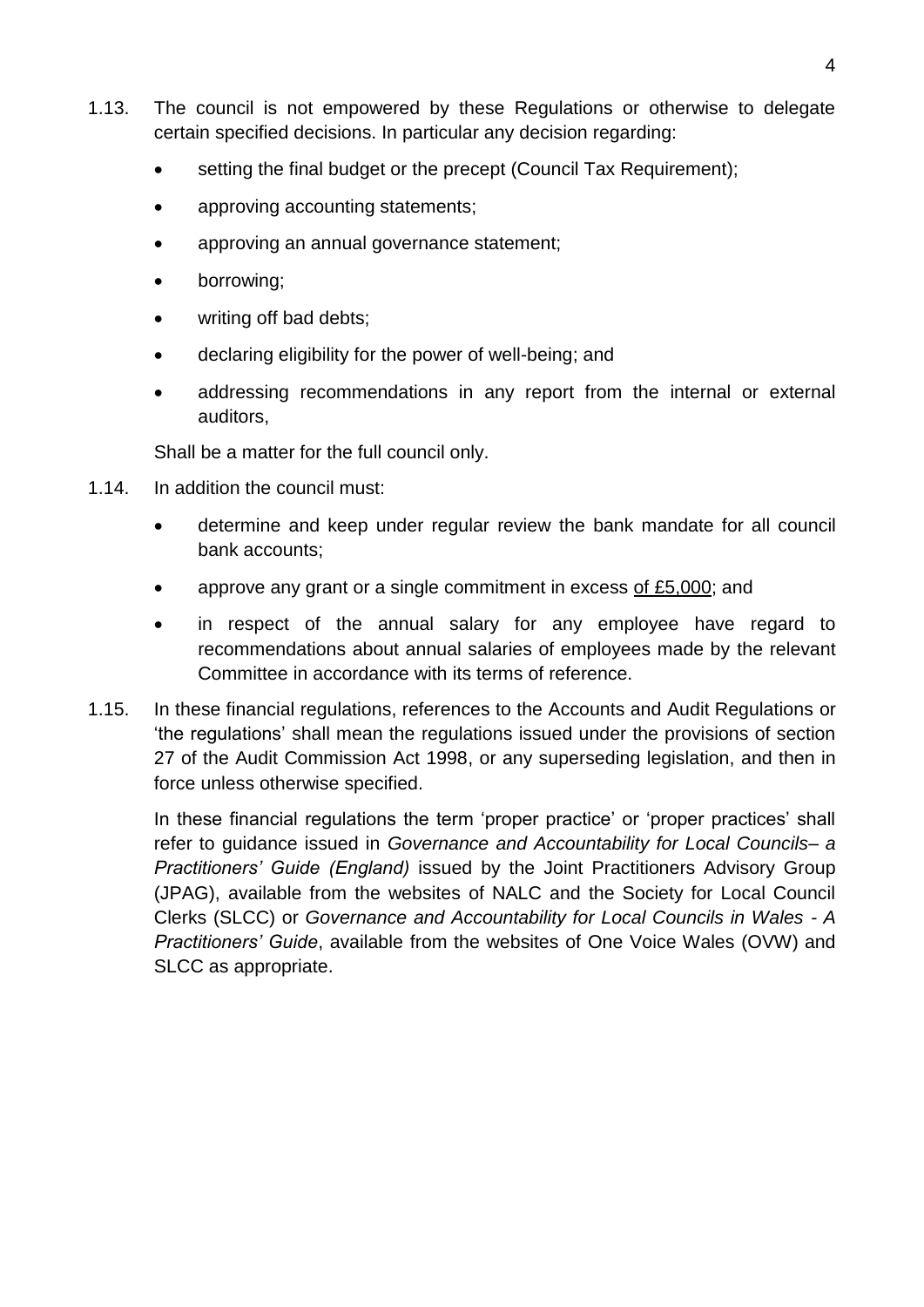#### <span id="page-4-0"></span>**2. ACCOUNTING AND AUDIT (INTERNAL AND EXTERNAL)**

- 2.1. All accounting procedures and financial records of the council shall be determined by the RFO in accordance with the Accounts and Audit Regulations, appropriate Guidance and proper practices.
- 2.2. On a regular basis, at least once in each quarter, and at each financial year end, a member other than the Chairman or a cheque signatory shall be appointed to verify bank reconciliations (for all accounts) produced by the RFO. The member shall sign the reconciliations and the original bank statements as evidence of verification. This activity shall on conclusion be reported, including any exceptions, to and noted by the Finance Committee.
- 2.3. The RFO shall complete the annual statement of accounts, annual report, and any related documents of the council contained in the Annual Return (as specified in proper practices) as soon as practicable after the end of the financial year and having certified the accounts shall submit them and report thereon to the council within the timescales set by the Accounts and Audit Regulations.
- 2.4. The council shall ensure that there is an adequate and effective system of internal audit of its accounting records, and of its system of internal control in accordance with proper practices. Any officer or member of the council shall make available such documents and records as appear to the council to be necessary for the purpose of the audit and shall, as directed by the council, supply the RFO, internal auditor, or external auditor with such information and explanation as the council considers necessary for that purpose.
- 2.5. The internal auditor shall be appointed by and shall carry out the work in relation to internal controls required by the council in accordance with proper practices.
- 2.6. The internal auditor shall:
	- be competent and independent of the financial operations of the council;
	- report to council in writing, or in person, on a regular basis with a minimum of one annual written report during each financial year;
	- to demonstrate competence, objectivity and independence, be free from any actual or perceived conflicts of interest, including those arising from family relationships; and
	- have no involvement in the financial decision making, management or control of the council.
- 2.7. Internal or external auditors may not under any circumstances:
	- perform any operational duties for the council;
	- initiate or approve accounting transactions; or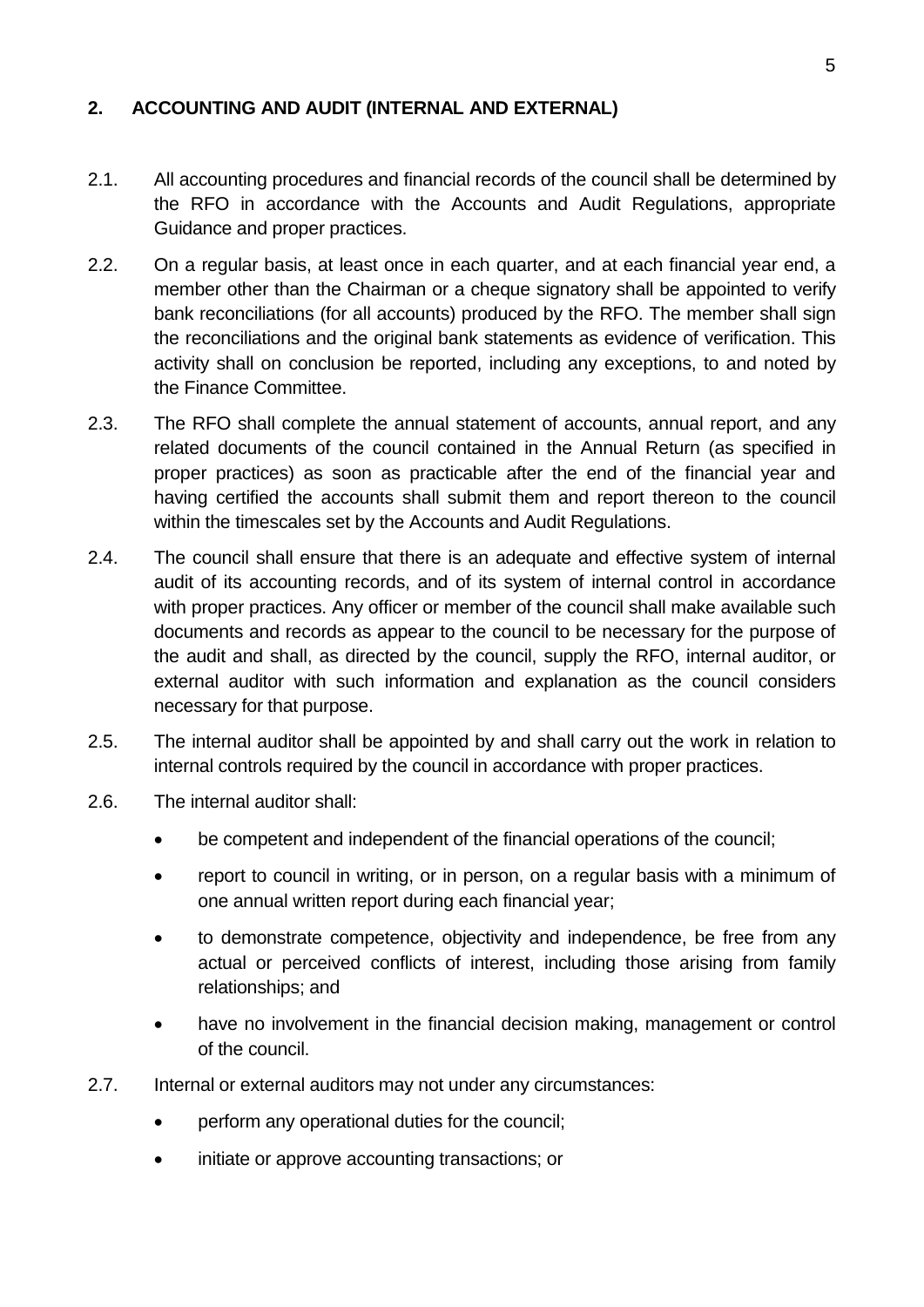- Direct the activities of any council employee, except to the extent that such employees have been appropriately assigned to assist the internal auditor.
- 2.8. For the avoidance of doubt, in relation to internal audit the terms 'independent' and 'independence' shall have the same meaning as is described in proper practices.
- 2.9. The RFO shall make arrangements for the exercise of electors' rights in relation to the accounts including the opportunity to inspect the accounts, books, and vouchers and display or publish any notices and statements of account required by Audit Commission Act 1998, or any superseding legislation, and the Accounts and Audit Regulations.
- 2.10. The RFO shall, without undue delay, bring to the attention of all councillors any correspondence or report from internal or external auditors.

## <span id="page-5-0"></span>**3. ANNUAL ESTIMATES (BUDGET) AND FORWARD PLANNING**

- 3.1. Each committee shall review its three year forecast of revenue and capital receipts and payments. Having regard to the forecast, it shall thereafter formulate and submit proposals for the following financial year to the council not later than the end of November each year including any proposals for revising the forecast.
- 3.2. The RFO must each year, by no later than December, prepare detailed estimates of all receipts and payments including the use of reserves and all sources of funding for the following financial year in the form of a budget to be considered by the relevant committees and the council.
- 3.3. The council shall consider annual budget proposals in relation to the council's three year forecast of revenue and capital receipts and payments including recommendations for the use of reserves and sources of funding and update the forecast accordingly.
- 3.4. The council shall fix the precept (council tax requirement), and relevant basic amount of council tax to be levied for the ensuing financial year not later than by the end of January each year. The RFO shall issue the precept to the billing authority and shall supply each member with a copy of the approved annual budget.
- 3.5. The approved annual budget shall form the basis of financial control for the ensuing year.

#### <span id="page-5-1"></span>**4. BUDGETARY CONTROL AND AUTHORITY TO SPEND**

- 4.1. Expenditure on revenue items may be authorised up to the amounts included for that class of expenditure in the approved budget. This authority is to be determined by:
	- the council for all items over £5,000;
	- a duly delegated committee of the council for items over £500; or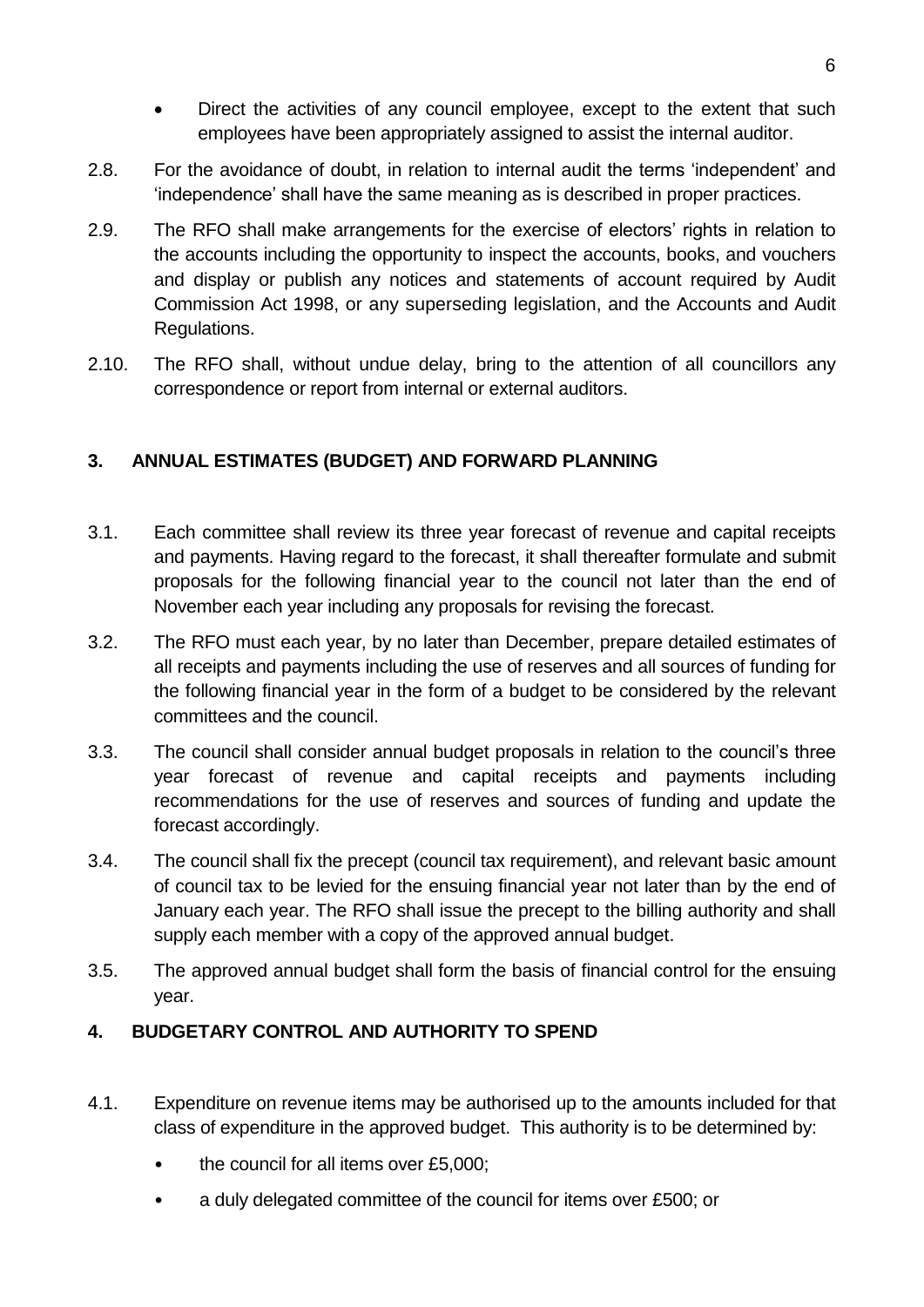• the Clerk, in conjunction with Chairman of Council or Chairman of the appropriate committee, for any items below £500.

Such authority is to be evidenced by a Minute or by an authorisation slip duly signed by the Clerk, and where necessary also by the appropriate Chairman.

Contracts may not be disaggregated to avoid controls imposed by these regulations.

- 4.2. No expenditure may be authorised that will exceed the amount provided in the revenue budget for that class of expenditure other than by resolution of the council, or duly delegated committee. During the budget year and with the approval of council having considered fully the implications for public services, unspent and available amounts may be moved to other budget headings or to an earmarked reserve as appropriate ('virement').
- 4.3. Unspent provisions in the revenue or capital budgets for completed projects shall not be carried forward to a subsequent year.
- 4.4. The salary budgets are to be reviewed at least annually in October for the following financial year and such review shall be evidenced by a hard copy schedule signed by the Clerk and the Chairman of Council or relevant committee. The RFO will inform committees of any changes impacting on their budget requirement for the coming year in good time.
- 4.5. In cases of extreme risk to the delivery of council services, the clerk may authorise revenue expenditure on behalf of the council which in the clerk's judgement it is necessary to carry out. Such expenditure includes repair, replacement or other work, whether or not there is any budgetary provision for the expenditure, subject to a limit of £1,000. The Clerk shall report such action to the chairman as soon as possible and to the council as soon as practicable thereafter.
- 4.6. No expenditure shall be authorised in relation to any capital project and no contract entered into or tender accepted involving capital expenditure unless the council is satisfied that the necessary funds are available and the requisite borrowing approval has been obtained.
- 4.7. All capital works shall be administered in accordance with the council's standing orders and financial regulations relating to contracts.
- 4.8. The RFO shall regularly provide the council with a statement of receipts and payments to date under each head of the budgets, comparing actual expenditure to the appropriate date against that planned as shown in the budget. These statements are to be prepared at least at the end of each financial quarter and shall show explanations of material variances. For this purpose "material" shall be in excess of £100 or 15% of the budget.
- 4.9. Changes in earmarked reserves shall be approved by council as part of the budgetary control process.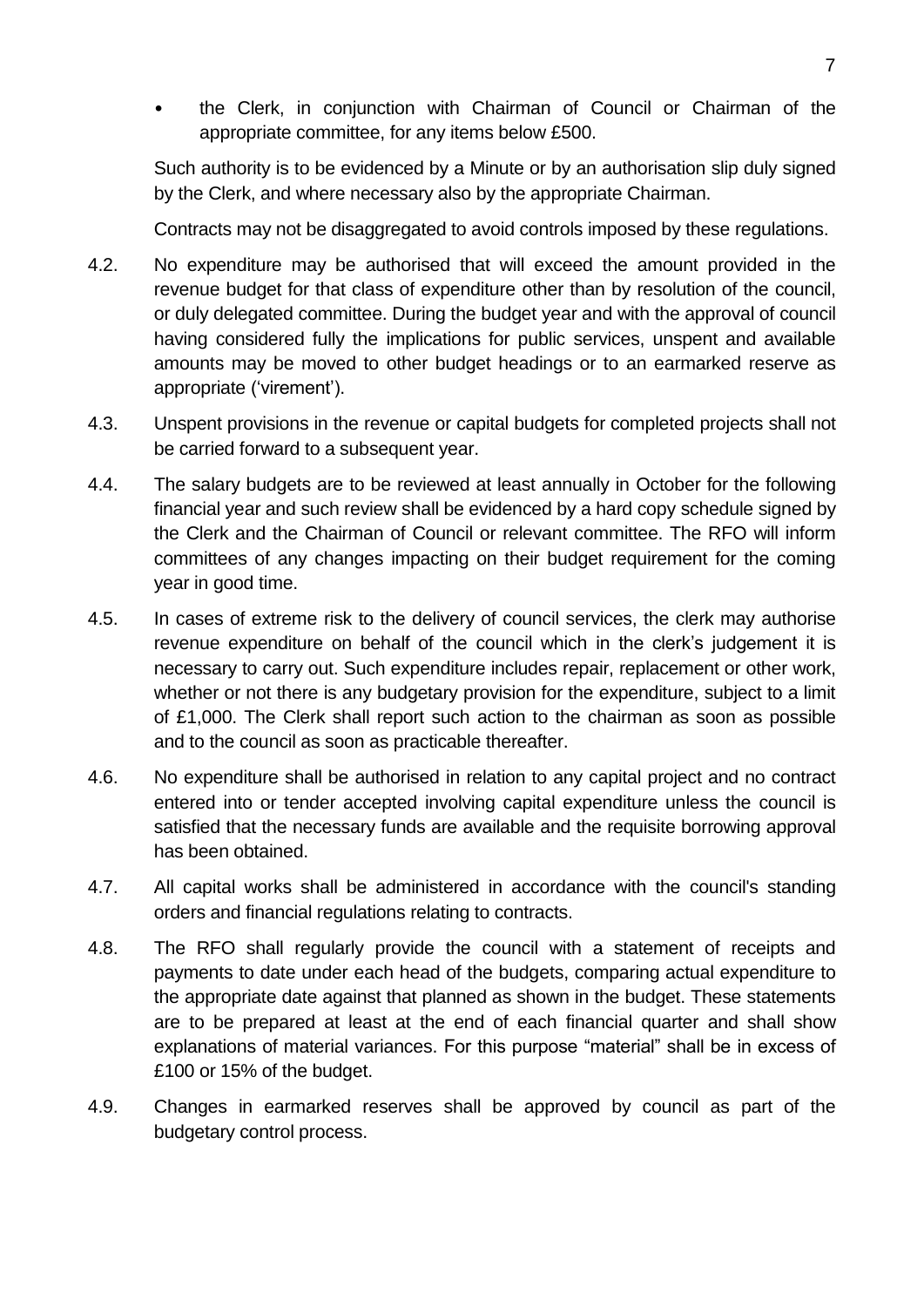#### <span id="page-7-0"></span>**5. BANKING ARRANGEMENTS AND AUTHORISATION OF PAYMENTS**

- 5.1. The council's banking arrangements, including the bank mandate, shall be made by the RFO and approved by the council; banking arrangements may not be delegated to a committee. They shall be regularly reviewed for safety and efficiency. The council shall seek credit references in respect of members or employees who act as signatories.
- 5.2. The RFO shall prepare a schedule of payments requiring authorisation, forming part of the Agenda for the Meeting and, together with the relevant invoices, present the schedule to Full Council The Council shall review the schedule for compliance and, having satisfied itself shall authorise payment by a resolution The approved schedule shall be ruled off and initialled by the Chairman of the Meeting. A detailed list of all payments shall be disclosed within or as an attachment to the minutes of the meeting at which payment was authorised. Personal payments (including salaries, wages, expenses and any payment made in relation to the termination of a contract of employment) may be summarised to remove public access to any personal information.
- 5.3. All invoices for payment shall be examined, verified and certified by the RFO to confirm that the work, goods or services to which each invoice relates has been received, carried out, examined and represents expenditure previously approved by the council.
- 5.4. The RFO shall examine invoices for arithmetical accuracy and analyse them to the appropriate expenditure heading. The RFO shall take all steps to pay all invoices submitted, and which are in order, at the next available Full Council Meeting.
- 5.5. The Clerk and RFO shall have delegated authority to authorise the payment of items only in the following circumstances:
	- a) If a payment is necessary to avoid a charge to interest under the Late Payment of Commercial Debts (Interest) Act 1998, and the due date for payment is before the next scheduled Meeting of council, where the Clerk and RFO certify that there is no dispute or other reason to delay payment, provided that a list of such payments shall be submitted to the next appropriate meeting of the Council ;
	- b) An expenditure item authorised under 5.6 below (continuing contracts and obligations) provided that a list of such payments shall be submitted to the next appropriate meeting of the Council ; or
	- c) fund transfers within the councils banking arrangements up to the sum of £10,000, provided that a list of such payments shall be submitted to the next appropriate meeting of the finance committee.
- 5.6. For each financial year the Clerk and RFO shall draw up a list of due payments which arise on a regular basis as the result of a continuing contract, statutory duty, or obligation (such as but not exclusively, Salaries, PAYE and NI, Superannuation Fund and regular maintenance contracts and the like for which a duly authorised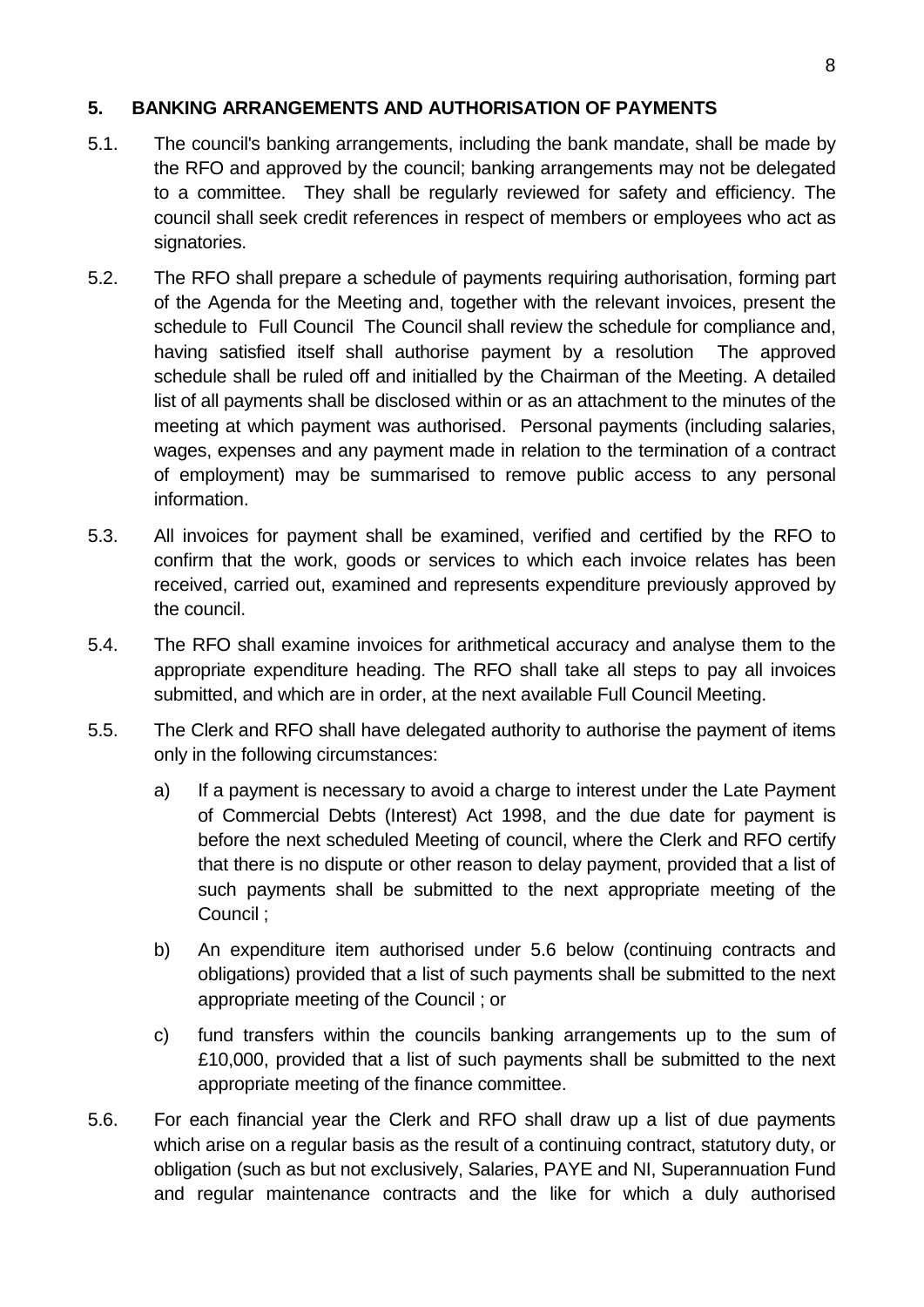committee, may authorise payment for the year provided that the requirements of regulation 4.1 (Budgetary Controls) are adhered to, provided also that a list of such payments shall be submitted to the next appropriate meeting of the Council.

- 5.7. A record of regular payments made under 5.6 above shall be drawn up and be signed by two members on each and every occasion when payment is authorised thus controlling the risk of duplicated payments being authorised and / or made.
- 5.8. In respect of grants a duly authorised committee shall approve expenditure within any limits set by council and in accordance with any Policy statement approved by council. Any Revenue or Capital Grant in excess of £5,000 shall before payment, be subject to ratification by resolution of the council.
- 5.9. Members are subject to the Code of Conduct that has been adopted by the council and shall comply with the Code and Standing Orders when a decision to authorise or instruct payment is made in respect of a matter in which they have a disclosable pecuniary or other interest, unless a dispensation has been granted.
- 5.10. The council will aim to rotate the duties of members in these Regulations so that onerous duties are shared out as evenly as possible over time.
- 5.11. Any changes in the recorded details of suppliers, such as bank account records, shall be approved in writing by a Member.

#### <span id="page-8-0"></span>**6. INSTRUCTIONS FOR THE MAKING OF PAYMENTS**

- 6.1. The council will make safe and efficient arrangements for the making of its payments.
- 6.2. Following authorisation under Financial Regulation 5 above, the council, a duly delegated committee or, if so delegated, the Clerk or RFO shall give instruction that a payment shall be made.
- 6.3. All payments shall be effected by cheque or other instructions to the council's bankers, or otherwise, in accordance with a resolution of Council or duly delegated Committee.
- 6.4. Cheques or orders for payment drawn on the bank account in accordance with the schedule as presented to council or committee shall be signed by two members of council and countersigned by the Clerk, in accordance with a resolution instructing that payment. If a member who is also a bank signatory has declared a disclosable pecuniary interest, or has any other interest, in the matter in respect of which the payment is being made, that Councillor shall be required to consider Standing Orders, and thereby determine whether it is appropriate and / or permissible to be a signatory to the transaction in question.
- 6.5. To indicate agreement of the details shown on the cheque or order for payment with the counterfoil and the invoice or similar documentation, the signatories shall each also initial the cheque counterfoil.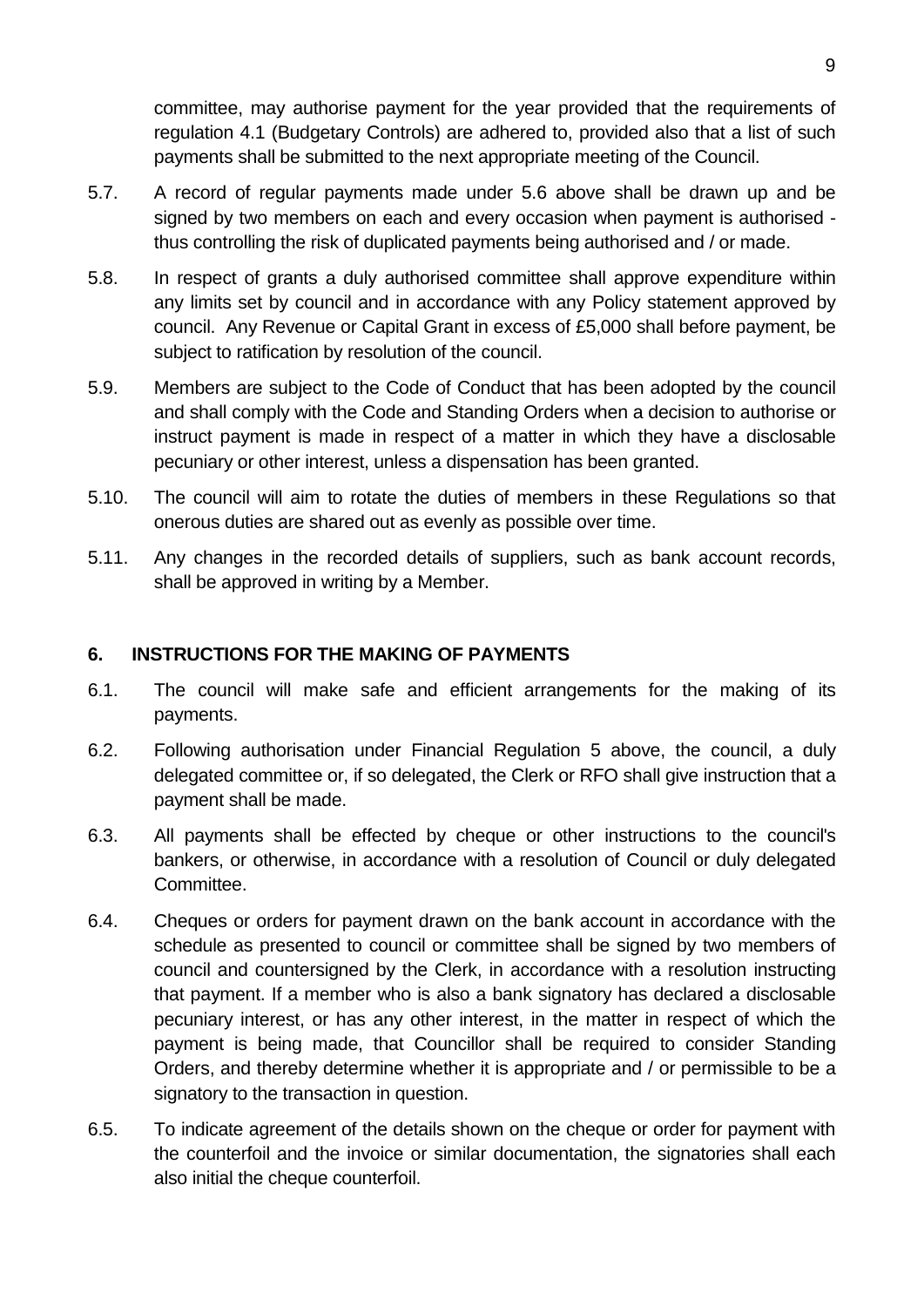- 6.6. Cheques or orders for payment shall not normally be presented for signature other than at a council or committee meeting (including immediately before or after such a meeting). Any signatures obtained away from such meetings shall be reported to the Finance Committee at the next convenient meeting.
- 6.7. If thought appropriate by the council, payment for utility supplies (energy, telephone and water) and any National Non-Domestic Rates may be made by variable Direct Debit provided that the instructions are signed by two members and any payments are reported to council as made. The approval of the use of a variable Direct Debit shall be renewed by resolution of the council at least every two years.
- 6.8. If thought appropriate by the council, payment for certain items (principally Salaries) may be made by Banker's Standing Order provided that the instructions are signed, or otherwise evidenced by two members are retained and any payments are reported to council as made. The approval of the use of a Banker's Standing Order shall be renewed by resolution of the council at least every two years.
- 6.9. If thought appropriate by the council, payment for certain items may be made by BACS or CHAPS methods provided that the instructions for each payment are signed, or otherwise evidenced, by two authorised bank signatories are retained and any payments are reported to council as made. The approval of the use of BACS or CHAPS shall be renewed by resolution of the council at least every two years.
- 6.10. If thought appropriate by the council payment for certain items may be made by internet banking transfer provided evidence is retained showing which members approved the payment.
- 6.11. Where a computer requires use of a personal identification number (PIN) or other password(s), for access to the council's records on that computer, a note shall be made of the PIN and Passwords and shall be handed to and retained by the Chairman of Council in a sealed dated envelope. This envelope may not be opened other than in the presence of two other councillors. After the envelope has been opened, in any circumstances, the PIN and / or passwords shall be changed as soon as practicable. The fact that the sealed envelope has been opened, in whatever circumstances, shall be reported to all members immediately and formally to the next available meeting of the council. This will not be required for a member's personal computer used only for remote authorisation of bank payments.
- 6.12. No employee or councillor shall disclose any PIN or password, relevant to the working of the council or its bank accounts, to any person not authorised in writing by the council or a duly delegated committee.
- 6.13. Regular back-up copies of the records on any computer shall be made and shall be stored securely away from the computer in question, and preferably off site.
- 6.14. The council, and any members using computers for the council's financial business, shall ensure that anti-virus, anti-spyware and firewall, software with automatic updates, together with a high level of security, is used.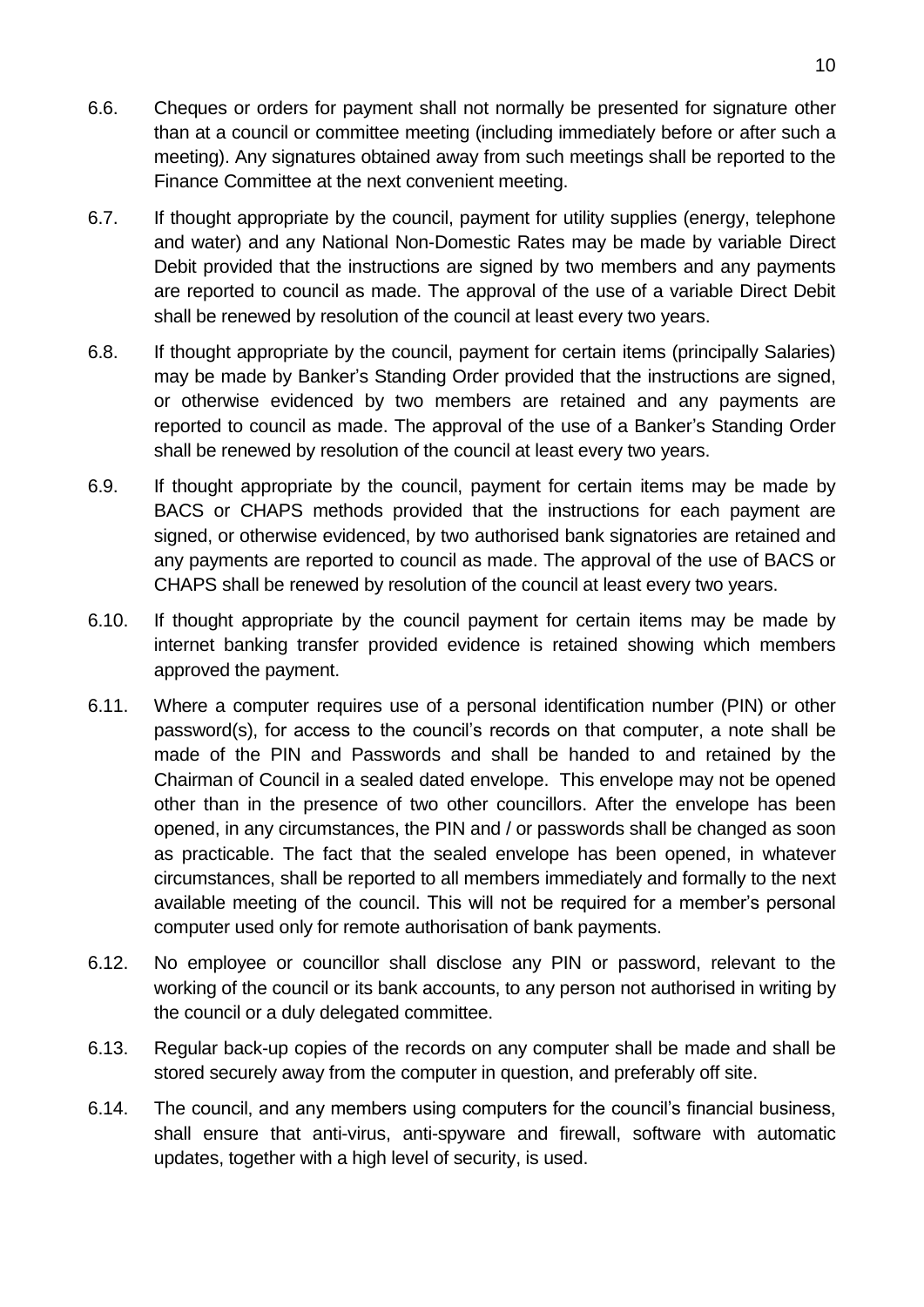- 6.15. Where internet banking arrangements are made with any bank, the Clerk shall be appointed as the Service Administrator. The Bank Mandate approved by the council shall identify a number of councillors who will be authorised to approve transactions on those accounts. The bank mandate will state clearly the amounts of payments that can be instructed by the use of the Service Administrator alone, or by the Service Administrator with a stated number of approvals.
- 6.16. Access to any internet banking accounts will be directly to the access page (which may be saved under "favourites"), and not through a search engine or e-mail link. Remembered or saved passwords facilities must not be used on any computer used for council banking work. Breach of this Regulation will be treated as a very serious matter under these regulations.
- 6.17. Changes to account details for suppliers, which are used for internet banking may only be changed on written hard copy notification by the supplier and supported by hard copy authority for change signed by the Clerk and a member. A programme of regular checks of standing data with suppliers will be followed.
- 6.18. Any corporate credit card or trade card account opened by the council will be specifically restricted to use by the Clerk and shall be subject to automatic payment in full at each month-end. Personal credit or debit cards of members or staff shall not be used under any circumstances.
- 6.19 The RFO may provide petty cash to officers for the purpose of defraying operational and other expenses. Vouchers for payments made shall be forwarded to the RFO with a claim for reimbursement.
	- a) The RFO shall maintain as petty cash float (Imprest Account) of [£250] for the purpose of defraying operational and other expenses. Vouchers for payments made from petty cash shall be kept to substantiate the payment.
	- b) Income received must not be paid into the petty cash float but must be separately banked, as provided elsewhere in these regulations.
	- c) Payments to maintain the petty cash float shall be shown separately on the schedule of payments presented to council under 5.2 above. 1

#### <span id="page-10-0"></span>**7. PAYMENT OF SALARIES**

- 7.1. As an employer, the council shall make arrangements to meet fully the statutory requirements placed on all employers by PAYE and National Insurance legislation. The payment of all salaries shall be made in accordance with payroll records and the rules of PAYE and National Insurance currently operating, and salary rates shall be as agreed by council, or duly delegated committee.
- 7.2. Payment of salaries and payment of deductions from salary such as may be required to be made for tax, national insurance and pension contributions, or similar statutory or discretionary deductions must be made in accordance with the payroll records and on the appropriate dates stipulated in employment contracts, provided that each payment is reported to the next available council meeting, as set out in these regulations above.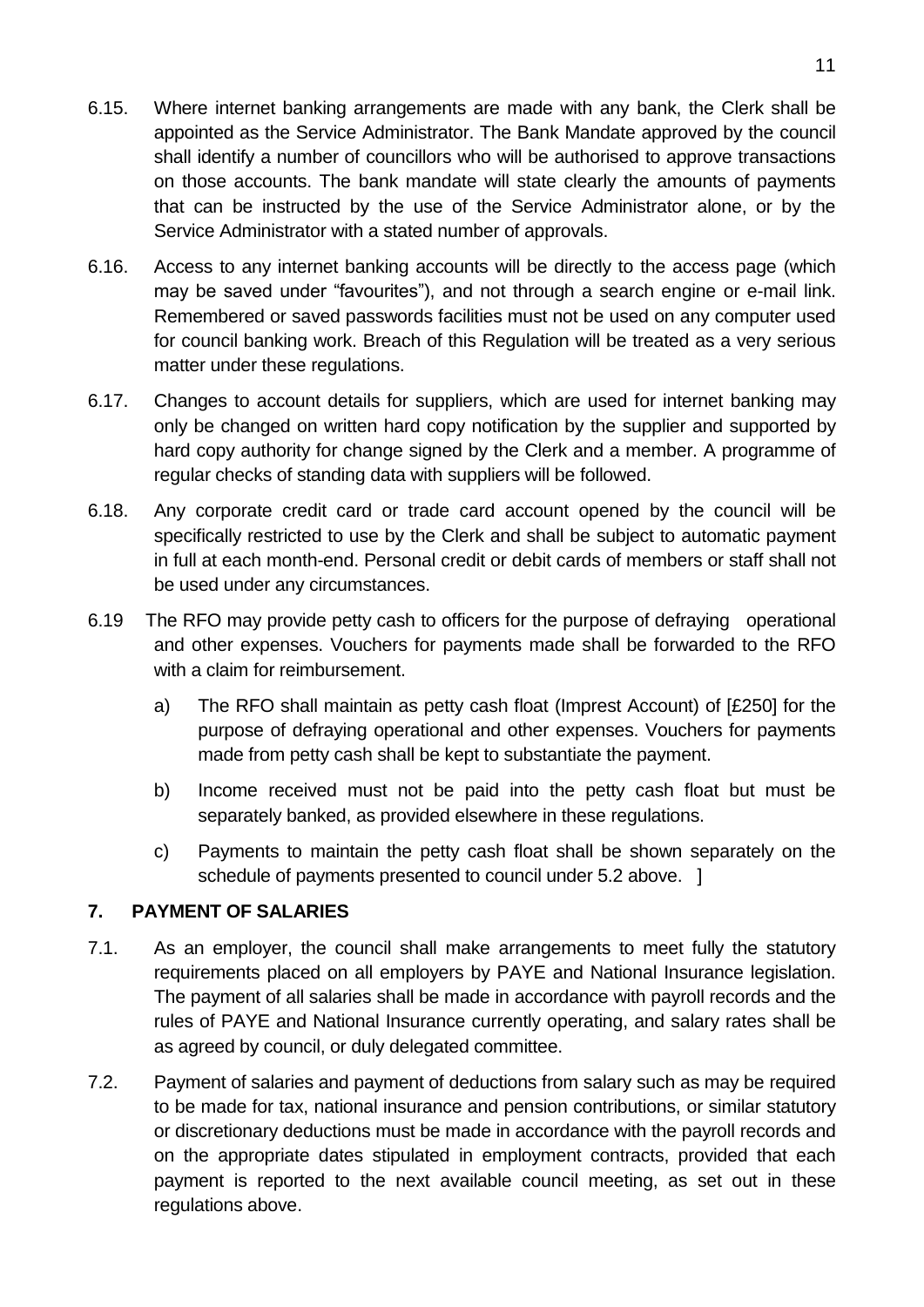- 7.3. No changes shall be made to any employee's pay, emoluments, or terms and conditions of employment without the prior consent of the relevant committee.
- 7.4. Each and every payment to employees of net salary and to the appropriate creditor of the statutory and discretionary deductions shall be recorded in a separate confidential record. This confidential record is not open to inspection or review (under the Freedom of Information Act 2000 or otherwise) other than:
	- a) by any councillor who can demonstrate a need to know;
	- b) by the internal auditor;
	- c) by the external auditor; or
	- d) by any person authorised under Audit Commission Act 1998, or any superseding legislation.
- 7.5. The total of such payments in each calendar month shall be reported with all other payments as made as may be required under these Financial Regulations, to ensure that only payments due for the period have actually been paid.
- 7.6. An effective system of personal performance management should be maintained for the senior officers.
- 7.7. Any termination payments shall be supported by a clear business case and reported to the council. Termination payments shall only be authorised by council.
- 7.8. Before employing interim staff the council must consider a full business case.

#### <span id="page-11-0"></span>**8. LOANS AND INVESTMENTS**

- 8.1. All borrowings shall be effected in the name of the council, after obtaining any necessary borrowing approval. Any application for borrowing approval shall be approved by Council as to terms and purpose. The application for Borrowing Approval, and subsequent arrangements for the Loan shall only be approved by full council.
- 8.2. Any financial arrangement which does not require formal Borrowing Approval from the Secretary of State/Welsh Assembly Government (such as Hire Purchase or Leasing of tangible assets) shall be subject to approval by the full council. In each case a report in writing shall be provided to council in respect of value for money for the proposed transaction.
- 8.3. The council will arrange with the council's Banks and Investment providers for the sending of a copy of each statement of account to the Chairman of the council/or Finance Committee Chairman at the same time as one is issued to the Clerk or RFO.
- 8.4. All loans and investments shall be negotiated in the name of the Council and shall be for a set period in accordance with council policy.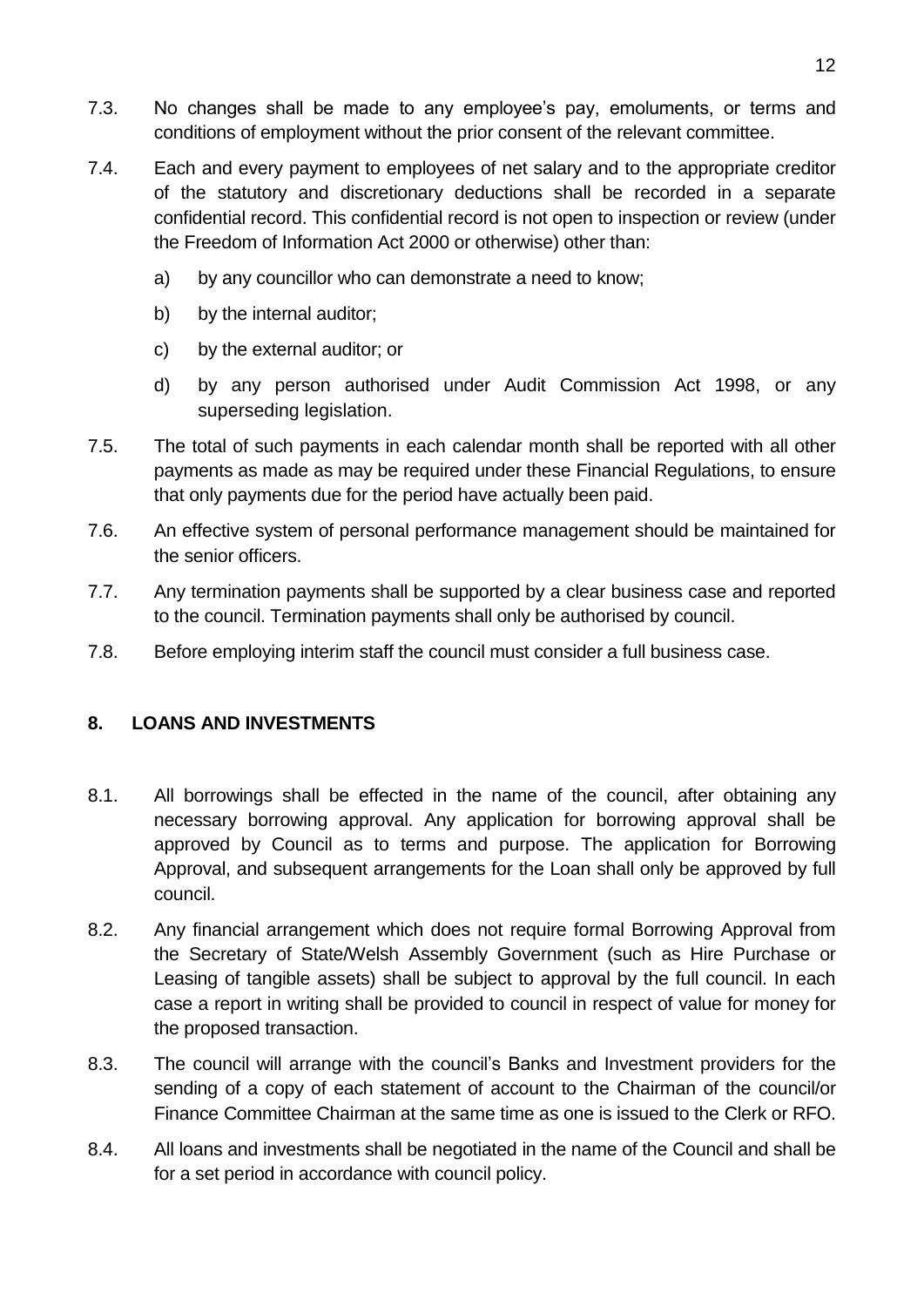- 8.5. The council shall consider the need for an Investment Strategy and Policy which, if drawn up, shall be in accordance with relevant regulations, proper practices and guidance. Any Strategy and Policy shall be reviewed by the council at least annually.
- 8.6. All investments of money under the control of the council shall be in the name of the council.
- 8.7. All investment certificates and other documents relating thereto shall be retained in the custody of the RFO.
- 8.8. Payments in respect of short term or long term investments, including transfers between bank accounts held in the same bank, or branch, shall be made in accordance with Regulation 5 (Authorisation of payments) and Regulation 6 (Instructions for payments).

#### <span id="page-12-0"></span>**9. INCOME**

- 9.1. The collection of all sums due to the council shall be the responsibility of and under the supervision of the RFO.
- 9.2. Particulars of all charges to be made for work done, services rendered or goods supplied shall be agreed annually by the council, notified to the RFO and the RFO shall be responsible for the collection of all accounts due to the council.
- 9.3. The council will review all fees and charges at least annually, following a report of the Clerk.
- 9.4. Any sums found to be irrecoverable and any bad debts shall be reported to the council and shall be written off in the year.
- 9.5. All sums received on behalf of the council shall be banked intact as directed by the RFO. In all cases, all receipts shall be deposited with the council's bankers with such frequency as the RFO considers necessary.
- 9.6. The origin of each receipt shall be entered on the paying-in slip.
- 9.7. Personal cheques shall not be cashed out of money held on behalf of the council.
- 9.8. The RFO shall promptly complete any VAT Return that is required. Any repayment claim due in accordance with VAT Act 1994 section 33 shall be made at least annually coinciding with the financial year end.
- 9.9. Where any significant sums of cash are regularly received by the council, the RFO shall take such steps as are agreed by the council to ensure that more than one person is present when the cash is counted in the first instance, that there is a reconciliation to some form of control such as ticket issues, and that appropriate care is taken in the security and safety of individuals banking such cash.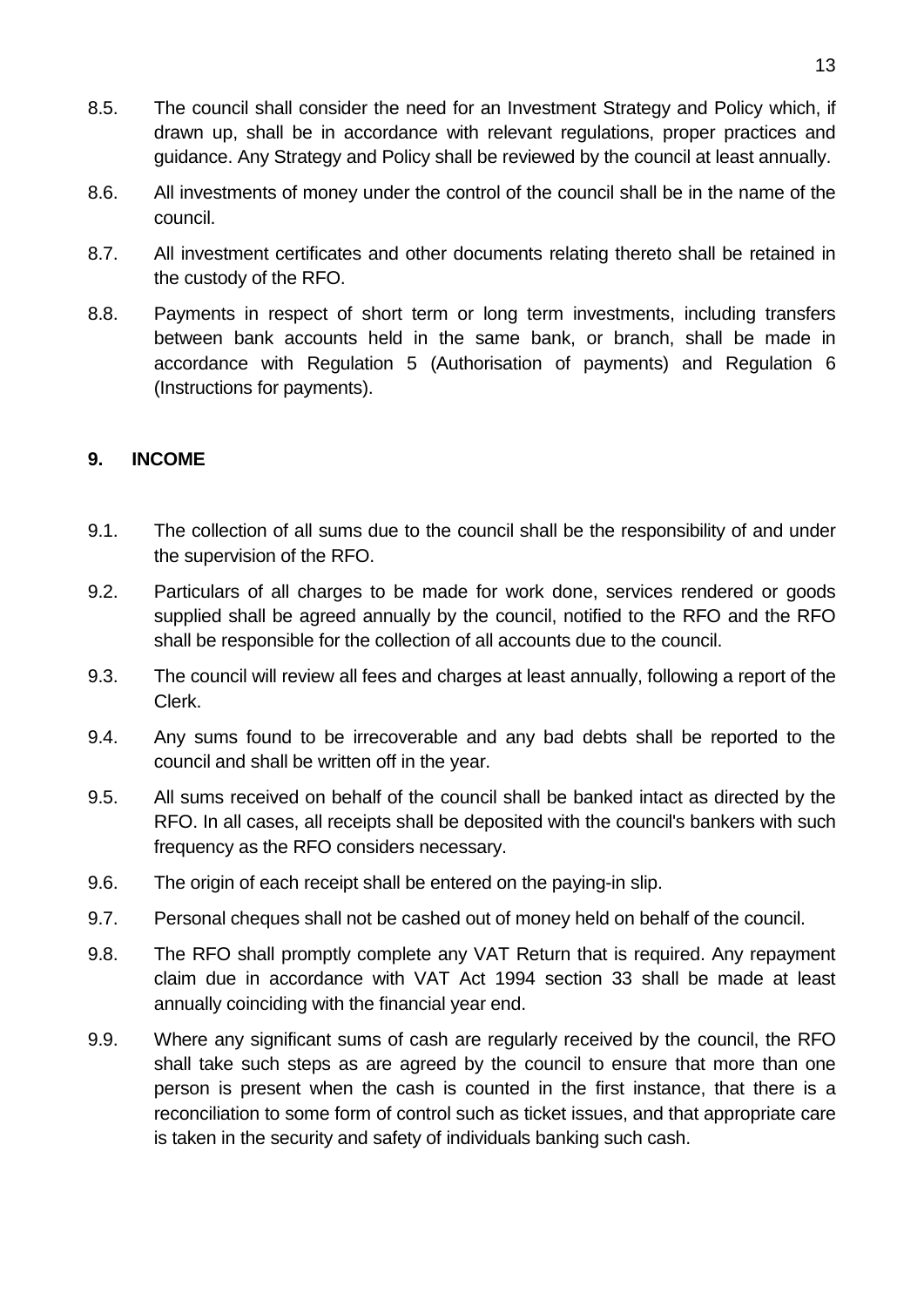9.10. Any income arising which is the property of a charitable trust shall be paid into a charitable bank account. Instructions for the payment of funds due from the charitable trust to the council (to meet expenditure already incurred by the authority) will be given by the Managing Trustees of the charity meeting separately from any council meeting (see also Regulation 16 below) ].

#### <span id="page-13-0"></span>**10. ORDERS FOR WORK, GOODS AND SERVICES**

- 10.1. An official order or letter shall be issued for all work, goods and services unless a formal contract is to be prepared or an official order would be inappropriate. Copies of orders shall be retained.
- 10.2. Order books shall be controlled by the RFO.
- 10.3. All members and Officers are responsible for obtaining value for money at all times. An officer issuing an official order shall ensure as far as reasonable and practicable that the best available terms are obtained in respect of each transaction, usually by obtaining three or more quotations or estimates from appropriate suppliers, subject to any *de minimis* provisions in Regulation 11 (I) below.
- 10.4. A member may not issue an official order or make any contract on behalf of the council.
- 10.5. The RFO shall verify the lawful nature of any proposed purchase before the issue of any order, and in the case of new or infrequent purchases or payments, the RFO shall ensure that the statutory authority shall be reported to the meeting at which the order is approved so that the Minutes can record the power being used.

## <span id="page-13-1"></span>**11. CONTRACTS**

- 11.1. Procedures as to contracts are laid down as follows:
	- a. Every contract shall comply with these financial regulations, and no exceptions shall be made otherwise than in an emergency provided that this regulation need not apply to contracts which relate to items (i) to (vi) below:
		- i. for the supply of gas, electricity, water, sewerage and telephone services;
		- ii. for specialist services such as are provided by solicitors, accountants, surveyors and planning consultants;
		- iii. for work to be executed or goods or materials to be supplied which consist of repairs to or parts for existing machinery or equipment or plant;
		- iv. for work to be executed or goods or materials to be supplied which constitute an extension of an existing contract by the Council;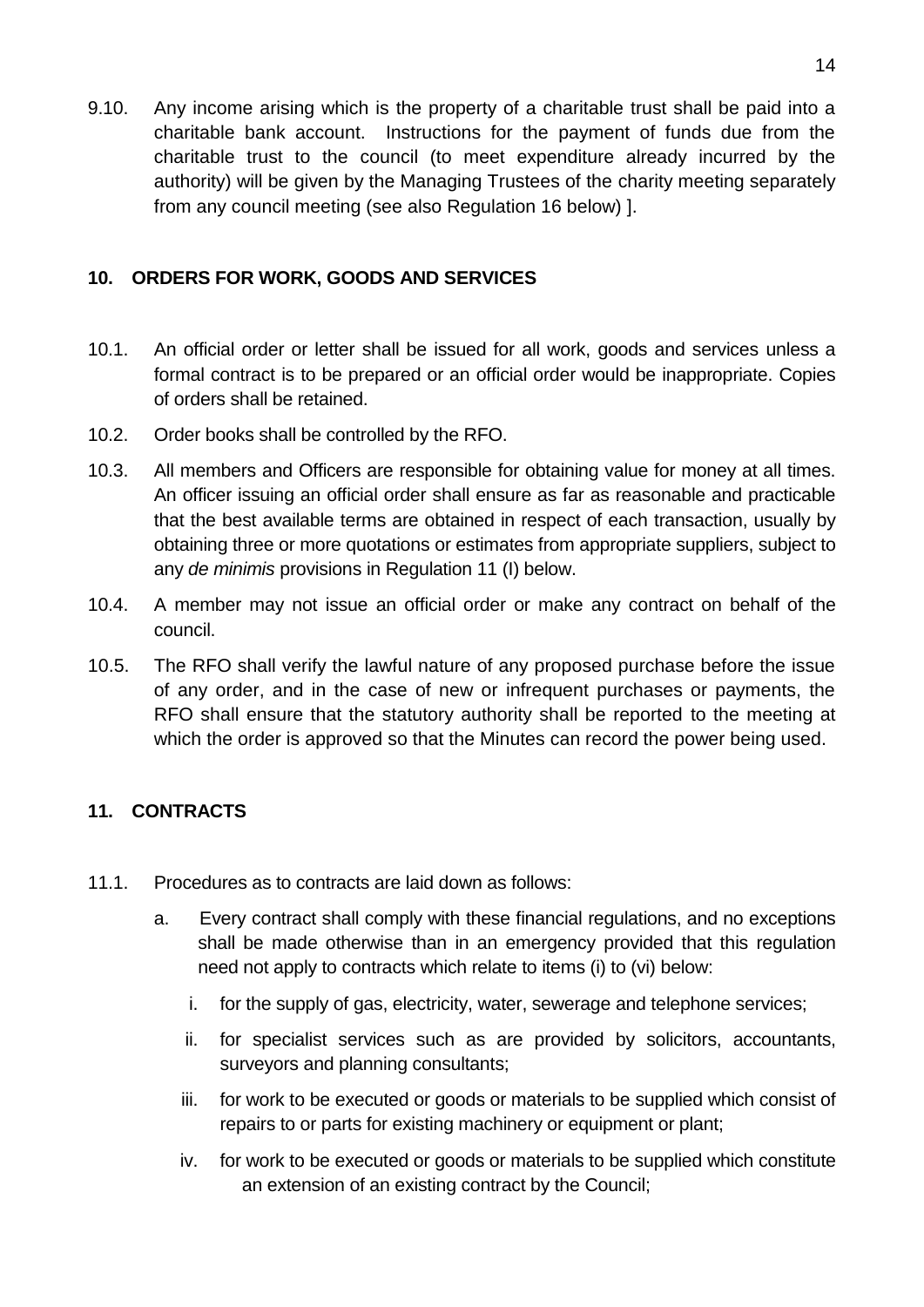- v. for additional audit work of the external Auditor up to an estimated value of £500 (in excess of this sum the Clerk and RFO shall act after consultation with the Chairman and Vice Chairman of council); and
- vi. for goods or materials proposed to be purchased which are proprietary articles and / or are only sold at a fixed price.
- b. Where it is intended to enter into a contract exceeding £25,000 in value for the supply of goods or materials or for the execution of works or specialist services other than such goods, materials, works or specialist services as are excepted as set out in paragraph (a) the Clerk shall invite tenders from at least three firms to be taken from the appropriate approved list.
- c. When applications are made to waive financial regulations relating to contracts to enable a price to be negotiated without competition the reason shall be embodied in a recommendation to the council.
- d. Such invitation to tender shall state the general nature of the intended contract and the Clerk shall obtain the necessary technical assistance to prepare a specification in appropriate cases. The invitation shall in addition state that tenders must be addressed to the Clerk in the ordinary course of post. Each tendering firm shall be supplied with a specifically marked envelope in which the tender is to be sealed and remain sealed until the prescribed date for opening tenders for that contract.
- e. All sealed tenders shall be opened at the same time on the prescribed date by the Clerk in the presence of at least one member of council.
- f. If less than three tenders are received for contracts above £25,000 or if all the tenders are identical the council may make such arrangements as it thinks fit for procuring the goods or materials or executing the works.
- g. Any invitation to tender issued under this regulation shall be subject to Standing Order 18d and shall refer to the terms of the Bribery Act 2010.
- h. When it is to enter into a contract of less than £25,000 in value for the supply of goods or materials or for the execution of works or specialist services other than such goods, materials, works or specialist services as are excepted as set out in paragraph (a) the Clerk or RFO shall obtain 3 quotations (priced descriptions of the proposed supply); where the value is below £3,000 and above £500 the Clerk or RFO shall strive to obtain 3 estimates. Otherwise, Regulation 10 (3) above shall apply.
	- i. The council shall not be obliged to accept the lowest or any tender, quote or estimate.
	- j. Should it occur that the council, or duly delegated committee, does not accept any tender, quote or estimate, the work is not allocated and the council requires further pricing, provided that the specification does not change, no person shall be permitted to submit a later tender, estimate or quote who was present when the original decision making process was being undertaken.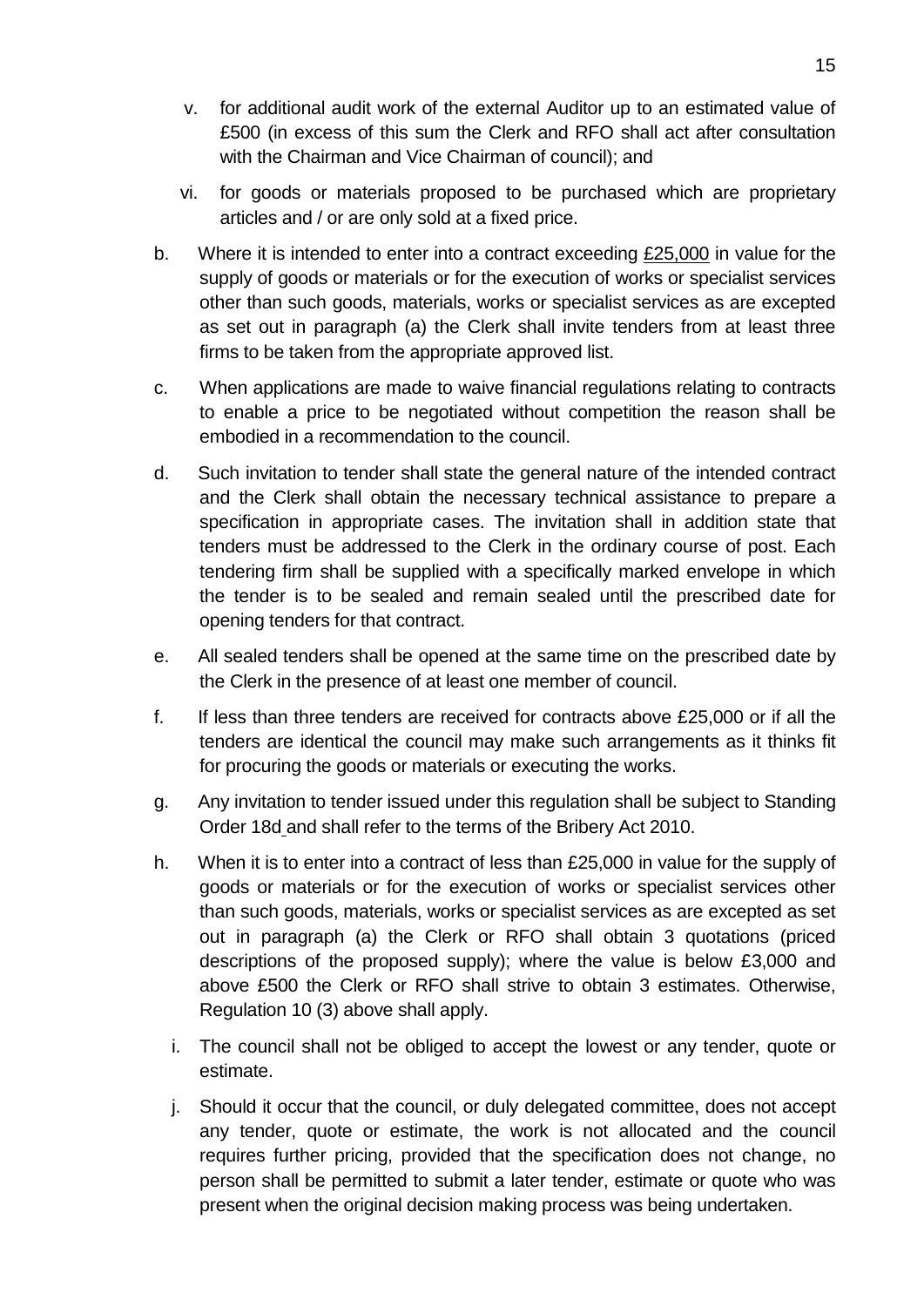k. The European Union Procurement Directive shall apply and the terms of the Public Contracts Regulations 2006 and the Utilities Contracts Regulations 2006 including thresholds shall be followed.

## <span id="page-15-0"></span>**12. PAYMENTS UNDER CONTRACTS FOR BUILDING OR OTHER CONSTRUCTION WORKS**

- 12.1. Payments on account of the contract sum shall be made within the time specified in the contract by the RFO upon authorised certificates of the architect or other consultants engaged to supervise the contract (subject to any percentage withholding as may be agreed in the particular contract).
- 12.2. Where contracts provide for payment by instalments the RFO shall maintain a record of all such payments. In any case where it is estimated that the total cost of work carried out under a contract, excluding agreed variations, will exceed the contract sum of 5% or more a report shall be submitted to the council.
- 12.3. Any variation to a contract or addition to or omission from a contract must be approved by the council and Clerk to the contractor in writing, the council being informed where the final cost is likely to exceed the financial provision.

### <span id="page-15-1"></span>**13. STORES AND EQUIPMENT**

- 13.1. The officer in charge of each section shall be responsible for the care and custody of stores and equipment in that section.
- 13.2. Delivery Notes shall be obtained in respect of all goods received into store or otherwise delivered and goods must be checked as to order and quality at the time delivery is made.
- 13.3. Stocks shall be kept at the minimum levels consistent with operational requirements.
- 13.4. The RFO shall be responsible for periodic checks of stocks and stores at least annually.

## <span id="page-15-2"></span>**14. ASSETS, PROPERTIES AND ESTATES**

14.1. The Clerk shall make appropriate arrangements for the custody of all title deeds and Land Registry Certificates of properties held by the council. The RFO shall ensure a record is maintained of all properties held by the council, recording the location, extent, plan, reference, purchase details, nature of the interest, tenancies granted, rents payable and purpose for which held in accordance with Accounts and Audit Regulations.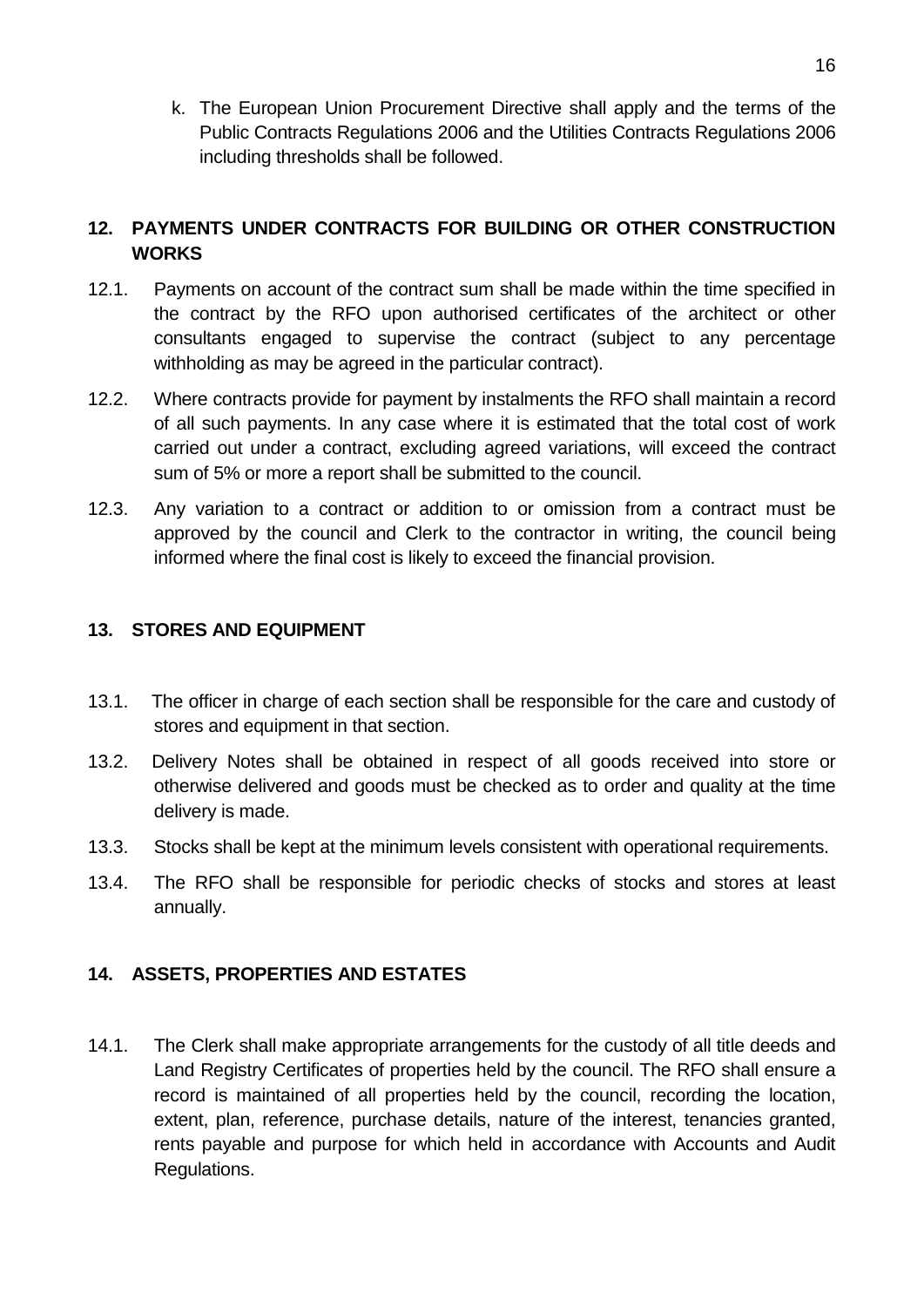- 14.2. No tangible moveable property shall be purchased or otherwise acquired, sold, leased or otherwise disposed of, without the authority of the council, together with any other consents required by law, save where the estimated value of any one item of tangible movable property does not exceed £250.
- 14.3. No real property (interests in land) shall be sold, leased or otherwise disposed of without the authority of the council, together with any other consents required by law, In each case a Report in writing shall be provided to council in respect of valuation and surveyed condition of the property (including matters such as planning permissions and covenants) together with a proper business case (including an adequate level of consultation with the electorate).
- 14.4. No real property (interests in land) shall be purchased or acquired without the authority of the full council. In each case a Report in writing shall be provided to council in respect of valuation and surveyed condition of the property (including matters such as planning permissions and covenants) together with a proper business case (including an adequate level of consultation with the electorate).
- 14.5. Subject only to the limit set in Reg. 14.2 above, no tangible moveable property shall be purchased or acquired without the authority of the full council. In each case a Report in writing shall be provided to council with a full business case.
- 14.6. The RFO shall ensure that an appropriate and accurate Register of Assets and Investments is kept up to date. The continued existence of tangible assets shown in the Register shall be verified at least annually, possibly in conjunction with a health and safety inspection of assets.

#### <span id="page-16-0"></span>**15. INSURANCE**

- 15.1. Following the annual risk assessment (per Financial Regulation 17), the RFO shall effect all insurances and negotiate all claims on the council's insurers.
- 15.2. The RFO shall keep a record of all insurances effected by the council and the property and risks covered thereby and annually review it.
- 15.3. The RFO shall be notified of any loss liability or damage or of any event likely to lead to a claim, and shall report these to council at the next available meeting.
- 15.4. All appropriate members and employees of the council shall be included in a suitable form of security or fidelity guarantee insurance which shall cover the maximum risk exposure as determined annually by the council, or duly delegated committee.